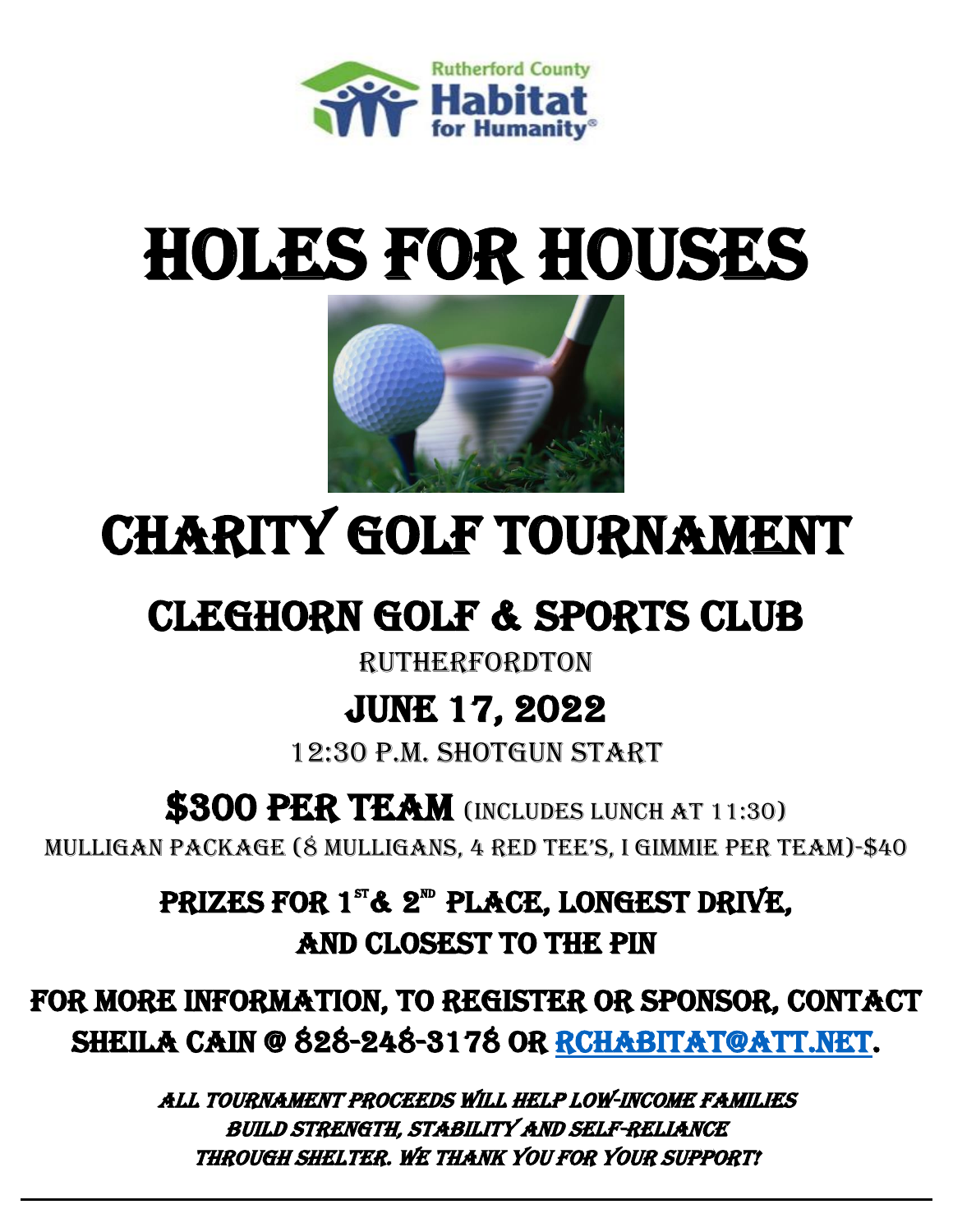



### **Rutherford County Habitat for Humanity Holes for Houses Charity Golf Tournament June 17, 2022 12:30 p.m. Shotgun start**

| Name                   |               |
|------------------------|---------------|
|                        |               |
|                        | $State$ $Zip$ |
|                        |               |
| Email                  |               |
| Emergency Contact Name |               |

Please complete the information below for **your team** and return to Habitat at P.O. Box 1534 Rutherfordton, NC 28139 or rchabitat@att.net.

#### **RUTHERFORD COUNTY HABITAT FOR HUMANITY Holes for Houses Charity Golf Tournament**

| Name | Handicap                     |                                                                                                                                                                                                                               |  |
|------|------------------------------|-------------------------------------------------------------------------------------------------------------------------------------------------------------------------------------------------------------------------------|--|
|      |                              |                                                                                                                                                                                                                               |  |
|      |                              |                                                                                                                                                                                                                               |  |
|      |                              | Email and the contract of the contract of the contract of the contract of the contract of the contract of the contract of the contract of the contract of the contract of the contract of the contract of the contract of the |  |
|      |                              |                                                                                                                                                                                                                               |  |
|      |                              | Email and the contract of the contract of the contract of the contract of the contract of the contract of the contract of the contract of the contract of the contract of the contract of the contract of the contract of the |  |
| Name | Handicap <sub>________</sub> | $Phone_$                                                                                                                                                                                                                      |  |
|      |                              | Email                                                                                                                                                                                                                         |  |